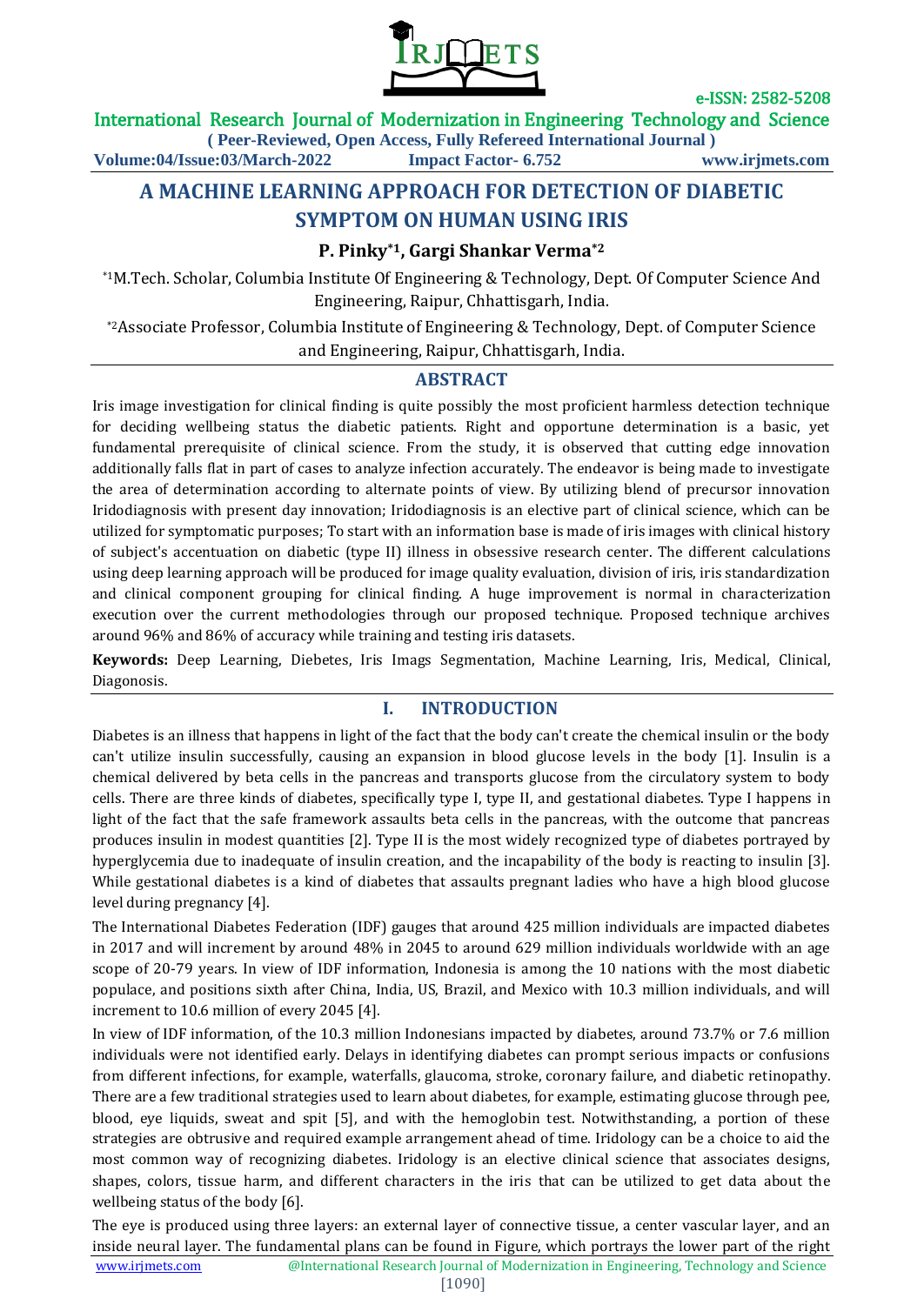

# International Research Journal of Modernization in Engineering Technology and Science

**( Peer-Reviewed, Open Access, Fully Refereed International Journal ) Volume:04/Issue:03/March-2022 Impact Factor- 6.752 www.irjmets.com**

eye. The external layer intertwines the cornea, which is clear, and the sclera, reliably known as the "white" of the eye. Within layer, or the retina, contains photoreceptors, which change photon energy into neural signs. The center layer is known as the urea and contains the iris, culinary body, and choroid [7]. The iris, a concealed ring of muscles and connective tissue, is the furthest of the three urea plans and controls reaching out of the understudy, which moves the extent of light that goes through. The extent of the iris is 12 mm all around, and the scope of the understudy can go from 0.5 mm to 4.5 mm relying on extension.

During lacking movement, the neural chamber ectoderm and mesenchyme long term accomplish the iris. After week 3, the optic cup structures as the harbinger to the eye. The main segment of the optic cup traces the iris and culinary body epithelia. The principal segment of the optic cup's inner layer, the greater part of which shapes the neural retina, accomplishes the non-pigmented cells of the iris. Neural apex cells structure the stoma, and the sphincter and dilator muscles make from neuroectoderm. A gigantic piece of this progress happens before week 10 of the starting animal's life.

## **NEED FOR DIAGNOSIS TECHNIQUE:**

### **A. Kidneys in the Iris**

Kidney iris zones all the time show enormous injuries called medussas and radials. They similarly appear as white blazing, or sub-extreme with dull disguising. Inborn inadequacy or kidney injuries ought to be carefully studied and laid out deficiencies evaluated. Look for lymphatic tophi in the kidney district. Blockage of lymph or lacking blood stream to the kidneys will cause issues.

#### **B. Lung Signs in the Iris**

A collection of iris markings uncovers information about the condition of the lungs. Inborn inadequacy shows up as open or closed wounds got together with colors from white to dull. See whether an inside pocket or radii Solaris intensifies the condition by sending toxins to the domain. Reflexive strands (regardless of whether swollen or pink) uncover expanded degrees of disturbance. Notice the state of the assimilation ring, the state of the ANW, the lymphatic rosary.

## **II. LITERATURE SURVEY**

Most employments of iris-related imaging have been normal for biometrics and perceiving affirmation of people. One of the earliest applied plans for mechanized iris biometrics was approved in 1987 by Flom and Safir, yet was unimplemented [6]. During the 1990s, Daugman started laying the foundation for a huge load of iris biometrics basics, and without a doubt a lot of business advancement is now dependent upon his work.

A piece of the eye that is routinely utilized in imaging-based diagnostics is the retina. Organized toward the rear of the eye, the retina can be imaged through a fundus camera, ophthalmoscope, or optical ampleness tomography, to give a couple of models.

Bonomi L et al. (2000)] expressed that glaucoma of open point fundamental sort is more found in eyes having low perfusion pressure. The full scale number of diabetic patients are high in bundle I ( patients with low perfusion pressure ) cases are 22.4% diverged from pack II ( patients with normal perfusion pressure) are 12.7% and the presence of basic differentiation attests that diabetes is one of the risk element to make glaucoma of open point fundamental sort [11].

Vikash Chopra et al1 in his general population - based cross - sectional assessment, investigated the "connection between type 2 diabetes mellitus (T2 DM) and the risk of having open - point glaucoma (POAG ) in an adult Latino people" . The assessment contemplated that the sort II DM occasion and a years of type II DM were independently associated with a high risk of making POAG in the LALES accomplice [12].

Simone de voogd et al. did a general population - based fast approaching accomplice study to investigate diabetes mellitus related as high risk for glaucoma of open point fundamental sort . This Rotterdam study was done in Netherlands and the follow - up period was three years. This assessment clearly showed that the diabetic patients didn't have any extended risk of making POAG [13].

M. Christina Leski et al surveyed " the risk factors for unequivocal Primary open - point glaucoma ( OAG ), taking into account African - drop individuals from the Barbados Eye Studies". It was a partner report having a follow - up season of nine years. This was an early evaluation for peril parts of glaucoma of open point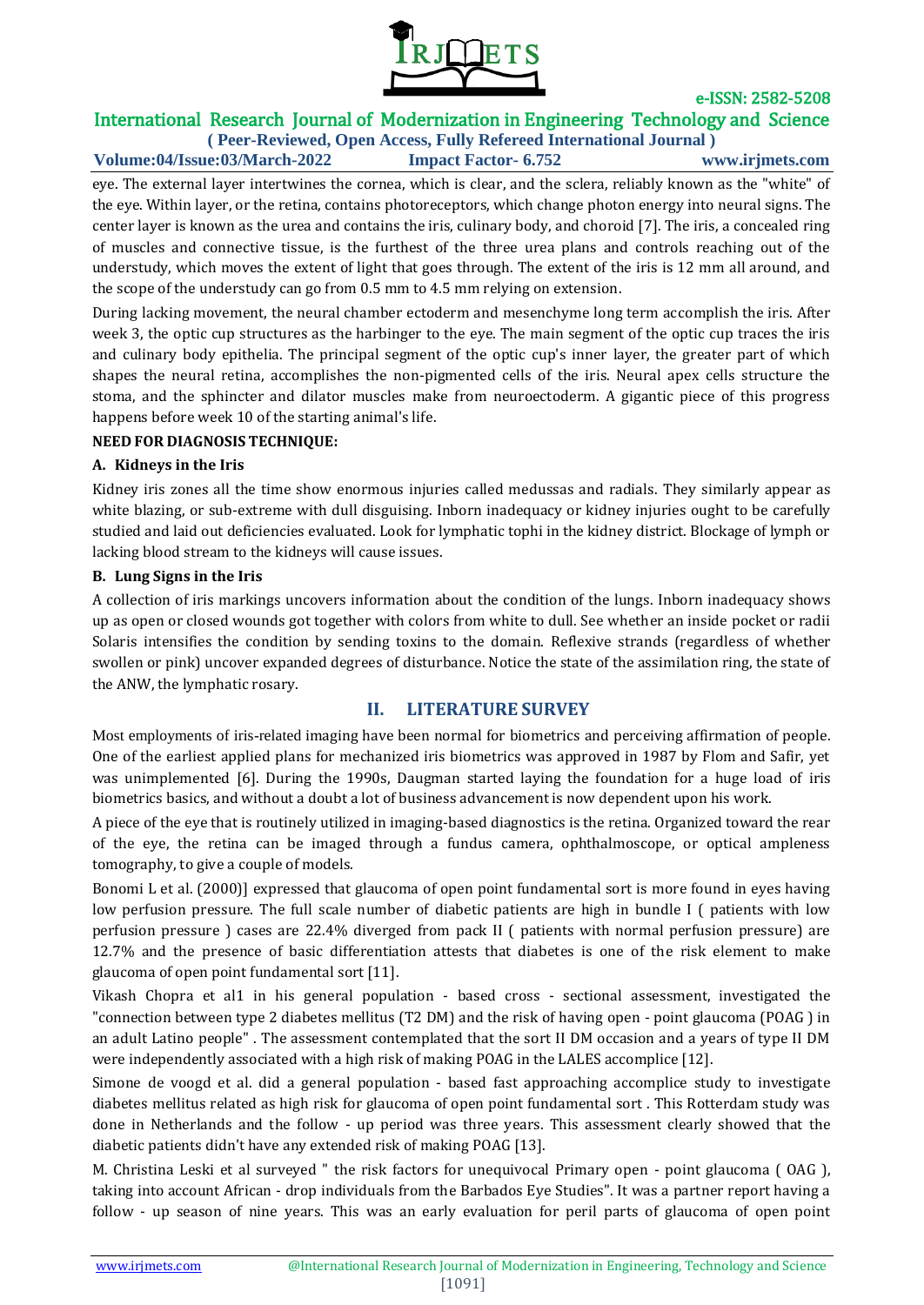

## International Research Journal of Modernization in Engineering Technology and Science

**( Peer-Reviewed, Open Access, Fully Refereed International Journal )**

**Volume:04/Issue:03/March-2022 Impact Factor- 6.752 www.irjmets.com**

fundamental sort recurrence long length. The examination is again established on a respectable volume of as of late broke down patients [14].

## **III. METHODOLOGY**

This section delas with the proposed methodology. The system comprises of various modules. They are:

- 1. Input of Iris dataset.
- 2. Data separation and visualization.
- 3. Data preprocessing such as applying filters and Grey scale conversion.
- 4. Data Augmentation.
- 5. Training and Testing dataset.



**Fig 1:** Shows the system architecture

#### **Iris Image Dataset**

The iris image is collected from the Shri Ganesh Vinayak Eye Hospital, Raipur, Chhattisgarh. The snapshot of the dataset is shown in below figure.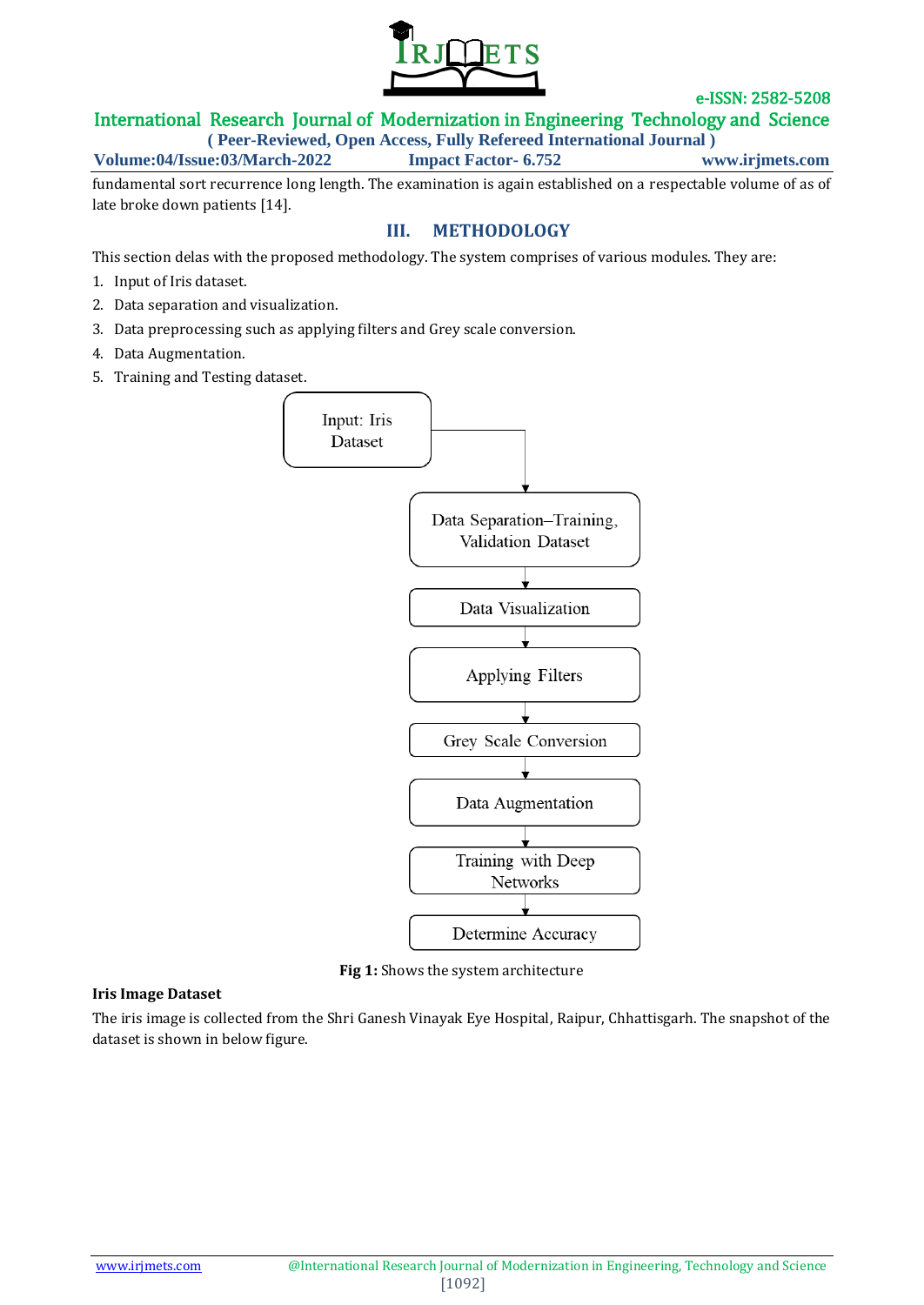

International Research Journal of Modernization in Engineering Technology and Science

**( Peer-Reviewed, Open Access, Fully Refereed International Journal )**



**Fig 2:** Shows the Iris dataset snapshot

### **Preprocessing**

Before providing these images to the deep learning networks we need first to pre-process it so that the noises are removed. We here apply various filters for machine learning classifier to learn. They are:

- 1. Blur filter
- 2. Contour filter
- 3. Emboss filter
- 4. Edge enhance filter
- 5. More edge enhance filter

#### **Grey scale conversion**

The machine learning networks works better with the grey scale images. Hence the coloured images are converted to grey scale.

#### **Data Augmentation**

The presentation of profound learning neural organizations regularly improves with how much information accessible. Information increase is a strategy to misleadingly make new preparation information from existing preparation information. This is finished by applying space explicit strategies to models from the preparation information that make new and different preparation models. Picture information increase is maybe the most notable kind of information expansion and includes making changed forms of pictures in the preparation dataset that have a place with a similar class as the first picture. Changes incorporate a scope of activities from the field of picture control, like movements, flips, zooms, and considerably more.

#### **Deep learning training**

After processing and augmentation, the data set are ready to be processed by the deep learning networks. The deep learning networks consists of multiple networks for processing the pixel of information.

## **IV. RESULTS**

This section shows the experimental result performed through the python GUI software.

#### **Step 01: Training and Test data input**

C:\Windows\System32\cmd.exe - python main.py total training diabetic images: 25 total training ndiabetic images: 19 total validation diabetic images: 5 total validation ndiabetic images: 5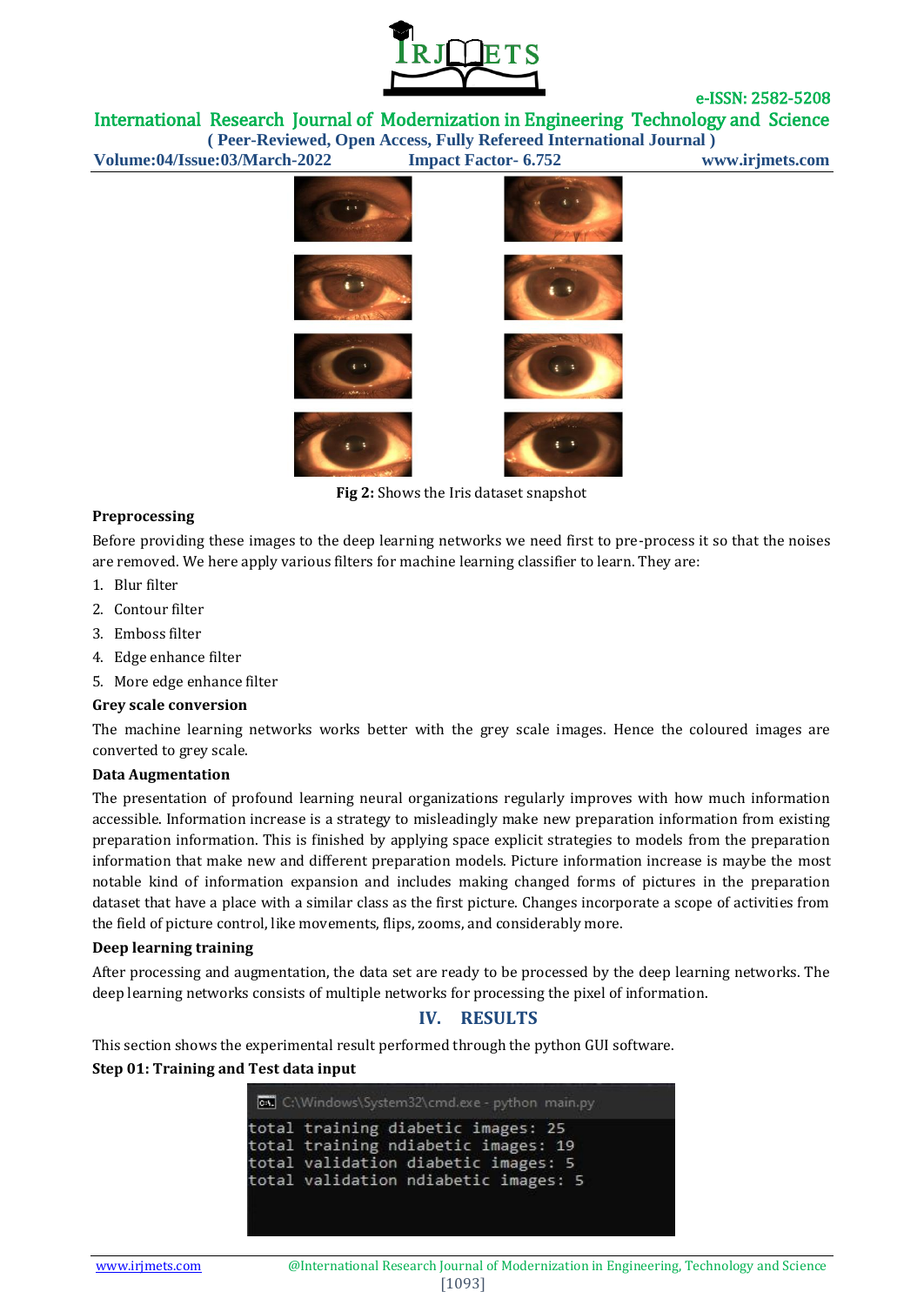

International Research Journal of Modernization in Engineering Technology and Science

**( Peer-Reviewed, Open Access, Fully Refereed International Journal )**

**Volume:04/Issue:03/March-2022 Impact Factor- 6.752 www.irjmets.com**

### **Step 02: Filters**







www.irjmets.com **@International Research Journal of Modernization in Engineering, Technology and Science** [1094]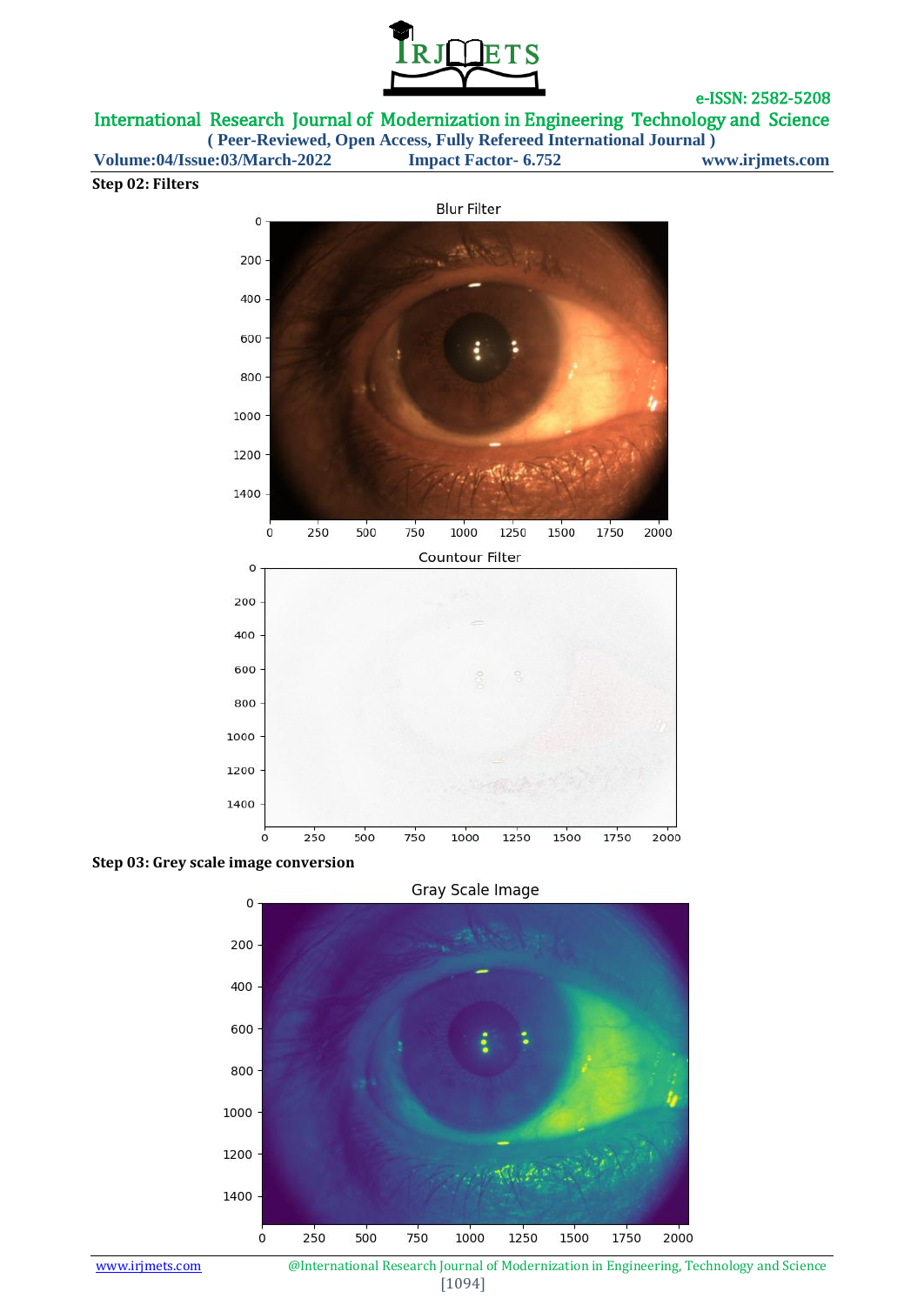

International Research Journal of Modernization in Engineering Technology and Science

**( Peer-Reviewed, Open Access, Fully Refereed International Journal )**

**Volume:04/Issue:03/March-2022 Impact Factor- 6.752 www.irjmets.com**

### **Step 04: Augmentation**



#### **Step 05: Training**

| 75497600 |
|----------|
| 129      |
|          |

#### **Accuracy**